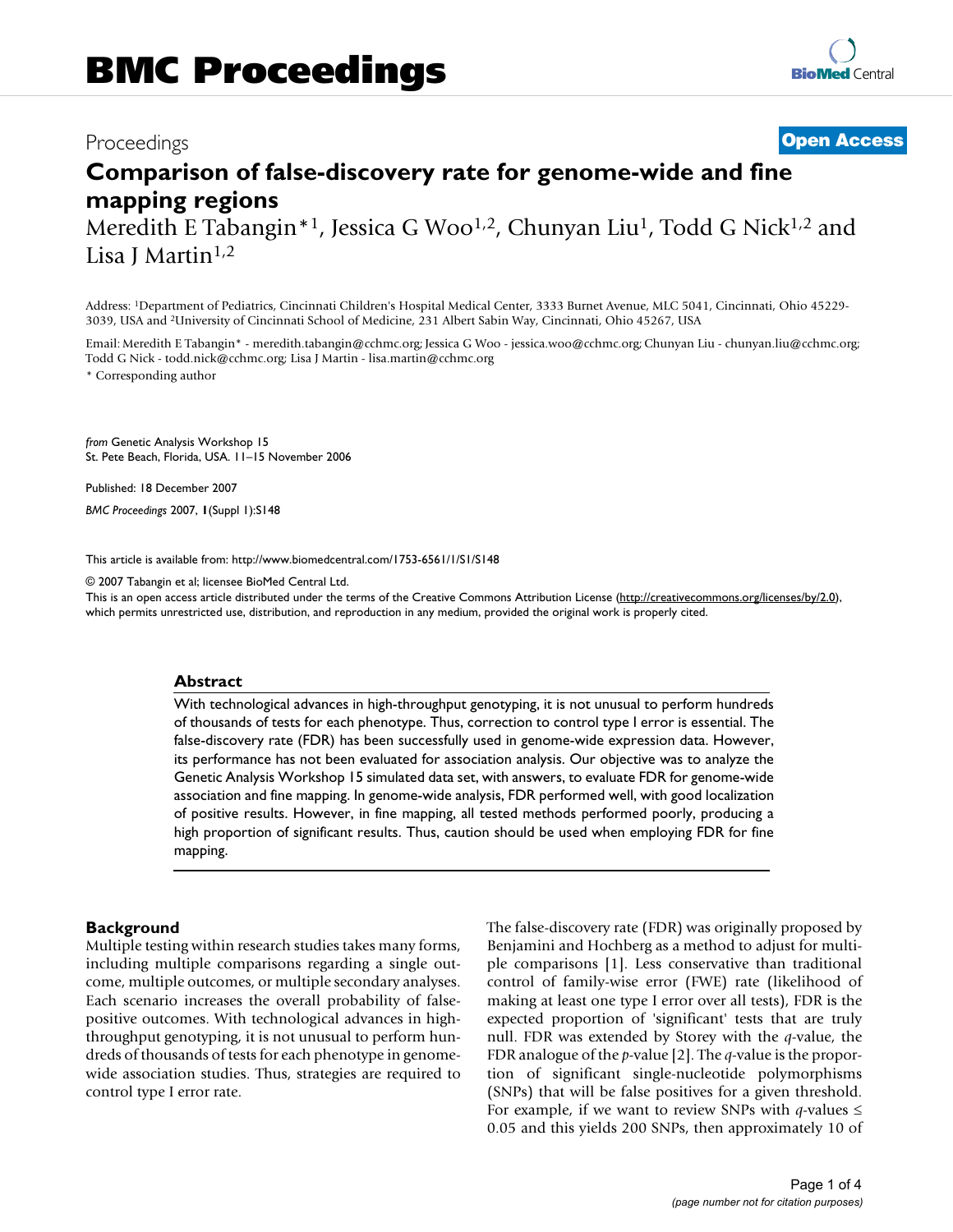these 'significant' SNPs are expected to be null. Storey assumes that null *p*-values are uniformly distributed, and can thus be used to determine the *q*-value. These assumptions are valid for genome-wide expression data [2]. However, performance of FDR in genome-wide association studies has not been evaluated with simulated data.

In genome-wide linkage and association studies, it is common practice to follow up previously identified linkage and association signals with dense genotyping in that area (e.g., fine mapping). Genotyping a large number of SNPs in a region may introduce non-independence due to linkage disequilibrium (LD). Additionally, we would expect an increase in the number of true positives, as these regions were selected because of previous evidence of linkage or association. Unfortunately, the impact of non-independence and increased true positives on the distribution of null *p*-values and FDR performance has not been explored. Therefore, our objective was to analyze the Genetic Analysis Workshop 15 (GAW15) simulated data set, with answers, to evaluate FDR for genome-wide association and fine mapping.

### **Methods** *Data*

GAW15 simulated rheumatoid arthritis (RA) data consists of 1500 families with an affected sibling pair and 2000 unaffected controls. The authors had knowledge of the simulated answers at the time of analyses.

All 9187 SNPs on 22 autosomes were analyzed in 11 replicates (90–100). The dense map of 17,820 SNPs on chromosome 6 was used to further model an analysis of follow-up of a known linkage peak region. Of these SNPs, 2094 within 10 cM flanking the causative allele at locus DR, as provided in the answers, were selected for analysis.

# *Statistical analysis*

CCREL in the computer program R [3] was used for SNP association analysis. This package permits case-control analysis controlling for familial relationships. Because the GAW15 data provided information on family trios, as well as controls, this was an optimal method for analysis. *p*-values for each replicate were imported into QVALUE and analyzed using default settings and a FDR of 0.05 [2]. To compare FDR performance in genome-wide versus fine mapping, we compared the number of tests meeting this FDR threshold for each replicate and the average estimated  $\pi_0$  (the probability that a given hypothesis is truly null). To compare methods, FDR was also estimated using the method of Benjamini and Hochberg [1] and a robust method assuming discrete *p*-values [4]. Results from FDR were compared with a nominal *p*-value threshold of 0.05 and Bonferroni corrected thresholds of 0.05/9187 = 5\*10<sup>6</sup> for genome-wide and  $0.05/2094 = 2*10<sup>-5</sup>$  for fine mapping.

To examine the underlying assumption of a uniform distribution of *p*-values, we inspected the *p*-value distribution from all replicates combined. To explore the empirical false-positive (FP) rate, SNPs identified as significant in the genome-wide association analysis were examined for proximity to any of the modeled causative loci. Significant SNPs within either 10 cM or 5 cM of causative loci were labeled 'true positives' (TP), and the proportion of all significant SNPs labeled 'true positive' and 'false positive' (where  $FP = 1 - TP$ ) was calculated.

Because non-independence could also influence the results, we examined LD between the SNP at the DR locus and 186 SNPs flanking DR. LD was calculated using *r*2. Spearman's rank correlation between LD and *p*-values for the association was used to determine if the *p*-values were related to LD.

# **Results**

## *Genome-wide association*

An average of 5.5% of SNPs was significant at  $p \le 0.05$ compared to 0.27% and 0.21% of SNPs using FDR and Bonferroni adjustment, respectively. Estimated  $\pi_0$  averaged 0.99 (Table 1). The plot of *q*-values against the corresponding *p*-values exhibited exponential increases in *q*values associated with small increases in *p*-values close to 0 (Fig. 1A). The *p*-values appeared uniformly distributed above  $p = 0.10$ , while the frequency at  $p \le 0.05$  was only slightly higher than baseline (Fig. 2A).

FP rates for significant SNPs differed greatly by method. For the nominal  $p \le 0.05$  threshold, 4920 of 5541 significant SNPs (89%) were >10 cM and 5003 (90%) were >5 cM from a causative locus. Even on chromosomes with a causative locus, the 5-cM FP rate was marginally lower on only three of the six chromosomes (6 [52%], 11 [75%], and 18 [77%]). Using FDR thresholds, only 9 of the 272 SNPs were >5 cM from a causative locus, for a 5-cM FP rate of 3.3%, with the vast majority (96.3%) within 3 cM of a causative locus. Bonferroni thresholds identified 217 significant SNPs, all but one of which (0.46%) was within 3 cM of causative loci. Loci that mediated RA hazard or increased RA severity were not identified using any method.

# *Fine mapping*

In contrast, using the dense chromosome 6 SNPs, an average of 45.2% of SNPs was significant at *p* ≤ 0.05 compared with 46.4% and 21.4% of SNPs using FDR and Bonferroni, respectively. A cluster of 186 significant SNPs spanned 2 Mb around DR, but these accounted for less than 20% of significant associations.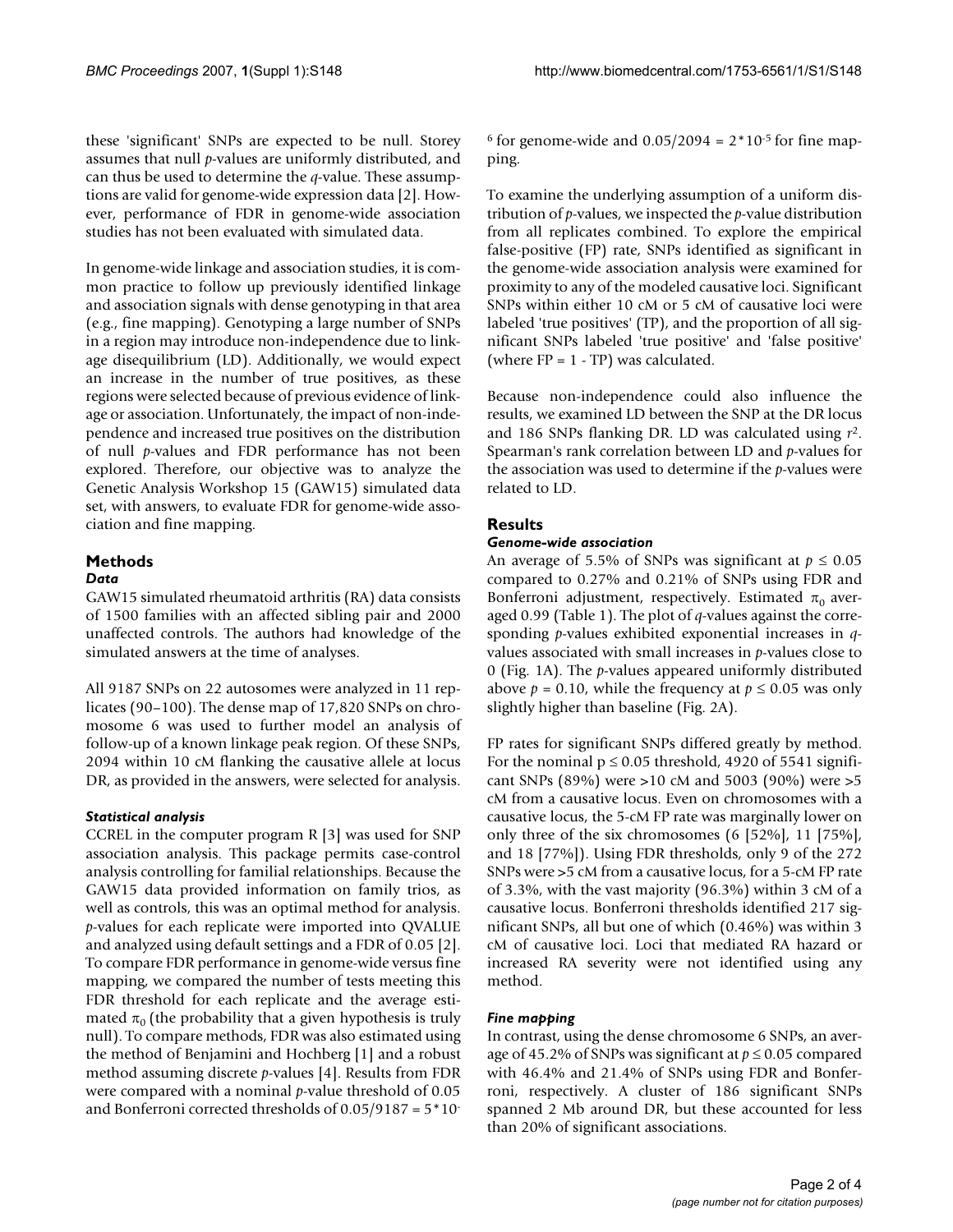

**Figure 1** *p***-Values versus** *q***-values for all replicates combined**. A, Genome-wide; B, fine mapped region.

The estimate of  $\pi_0$  was much lower, averaging 0.41 (Table 1). The plot of *q*-values against the corresponding *p*-values showed nearly complete correspondence between these measures (Fig. 1B). In addition, while the *p*-values appear uniformly distributed above  $p = 0.10$ , the frequency at  $p \leq$ 0.05 is approximately 10-fold higher than baseline (Fig. 2B). Utilization of the Benjamini and Hochberg method did not appreciably change the results (data not shown). However, using a robust FDR method reduced the number of significant results to 581 SNPs (27.7%).

In the SNPs flanking DR, average LD (*r*2) was 0.20, with very little correlation between LD and the *p*-value of the association (Spearman's *r* = -0.07, NS).

#### **Conclusion**

Genome-wide FDR reduced the number of results identified as significant compared with unadjusted *p*-value thresholds (e.g.,  $p \le 0.05$ ), and similar to Bonferroni adjusted *p*-value thresholds. Defining false positives as greater than 5 cM from a causal locus, SNPs identified by FDR exhibited only a 3.3% FP rate; thus, FDR was empirically more conservative than expected in this analysis.

For fine-mapped regions, FDR and *p*-value methods all produced a high proportion of significant results. This breakdown in FDR in fine mapping may be due to the extremely skewed distribution of *p*-values seen in the region harboring disease-causing alleles. Pounds and Cheng [4] have noted the importance of the distribution of the *p*-values in FDR estimation. When FDR was estimated using a robust methodology, there was a marked reduction in the number of significant tests; however, a large number of significant results remained. Likewise, the low correlation between pair-wise LD and *p*-values suggests that the large number of significant findings was not due to LD. However, because the causative locus was modeled as a tri-allelic marker, the pairwise LD between bi-allelic SNPs may not capture the true extent of LD with the DR locus.



**Figure 2 Histogram of** *p***-values for all replicates combined**. A, Genome-wide (*n* = 9187 SNPs per replicate); B, fine mapped region (*n* = 2094 SNPs per replicate).

We suspect that these findings were due to the very strong association ( $p < 10^{-300}$ ) between the DR locus (a tri-allelic marker) and RA. Because GAW15 Problem 3 was modeled on results from RA analyses, it is possible that other diseases may exhibit similarly strong associations that persist over a large number of SNPs. This may be especially true when causal variants are multi-allelic, such as the relationship between Kringle repeat number in the apolipoprotein A gene and serum  $Lp(a)$  [5].

In summary, we have demonstrated that FDR, as implemented in the program QVALUE, appears appropriate for